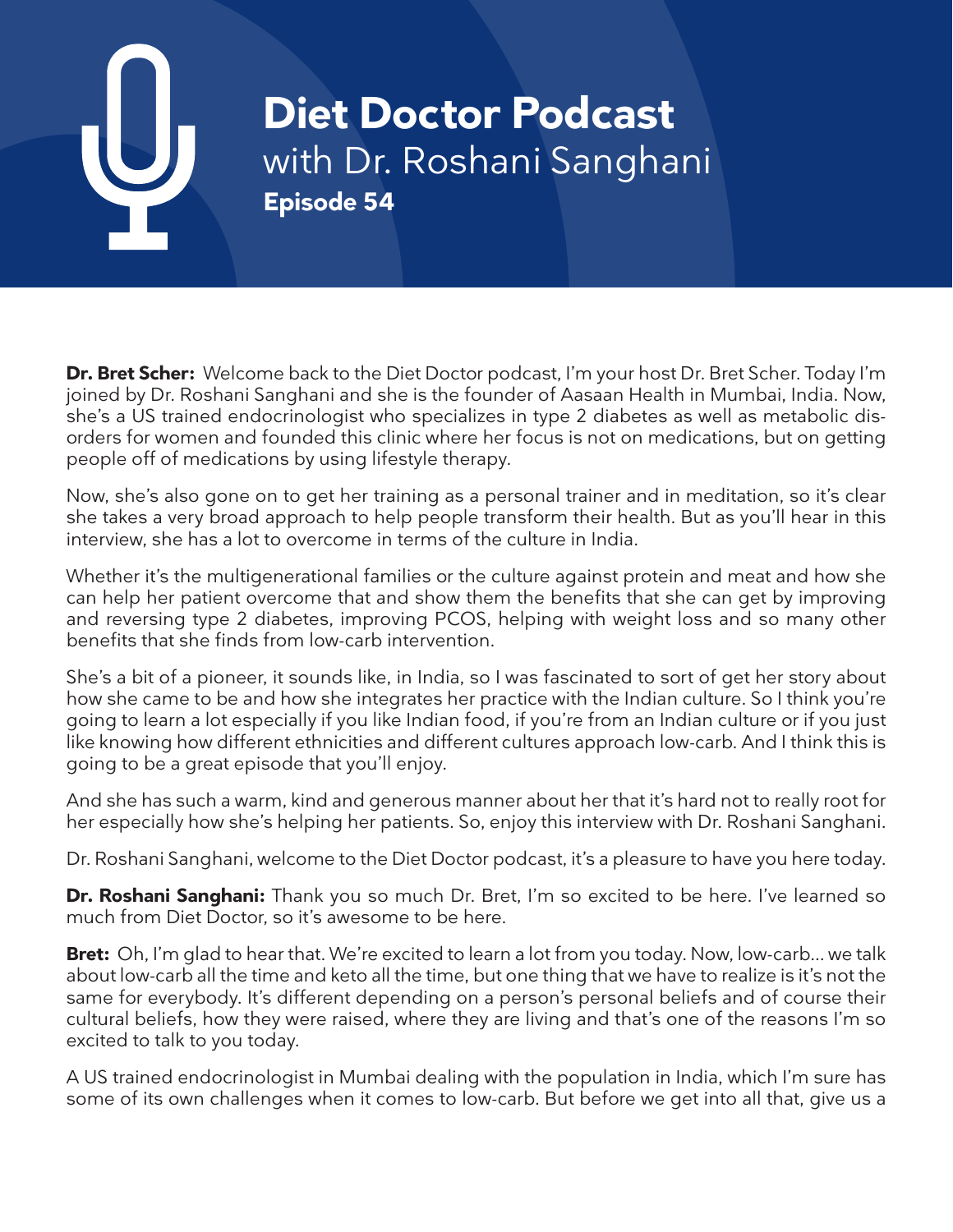little bit of your background. How you came from India to the US to get trained, then back to India. I am really curious to hear more about your story.

**Roshani:** Yes, it's been a globetrotting life. I had a record of... every decade was in a different continent. I was actually born in Chicago and... yes, and I grew up in the 70s in the States and early 80s and was in Chicago until I was about 10. And then we moved back to Mumbai with my family as a 10-year-old back in the 80s.

And then I stayed here in Mumbai, finished my med school and after that decided to come back to the States for residency and higher training. And that was fantastic, I felt like I was able to get a lot of rigorous medical training in India and then apply that to a very nice structured learning environment in medical residency in the US; I was at Cook County in Chicago.

# **Bret:** Oh, okay.

**Roshani:** And that was a lot of fun. And then I went on for my endocrinology fellowship also in Chicago. And after a couple of years of practice came back to Mumbai and I've been practicing here since 2011 now.

**Bret:** All right. As a trained endocrinologist focusing on diabetes, on thyroid, also having focused specifically with women, is that correct as well?

**Roshani:** Yes, a large population comes to us with polycystic ovaries, you know, PCOS, and irregular periods basically or abnormal hair growth and they come because it's a hormone imbalance and being an endocrinologist means I'm super specialized as they say in India or super trained in the hormones.

**Bret:** So, when you were going through your endocrinology fellowship in Chicago, did anybody talk about low-carb? Did anybody talk about keto?

### **Roshani:** No, not at all.

**Bret:** So, this is something you had to learn on your own then. So tell us how that transformation happened and how as a practicing endocrinologist who has taught nothing about this, how did you come to realize, "well, this is a powerful tool I can use with my patients"?

**Roshani:** Yeah, you're so right to catch that because I didn't even realize... I had blinders on. I thought I was a well-educated evidence-based doctor and I used to take a lot of pride in saying I'm an evidence-based doctor. I used to put it on my LinkedIn profile, you know, and then what actually happened... and I grew up in that same 70s and 80s when carbs were everywhere.

So, I've eaten carbs, lots of them, unknowingly and I don't think that being a doctor means you're really qualified in nutrition. I learned that also later. So, what really happened was in 2014 in India.

I was practicing and I had a general preference to be low-carb. I'm not really sure how that happened, I didn't have any health issues, except for just maybe some stress related I think, because my food had been unchanged when I moved and there was nothing really going on when I moved from the US to India, but my HbA1c spiked up to 6.1.

**Bret:** Wow! So, in the pre-diabetic range. Not quite diabetic, but certainly not normal.

**Roshani:** I reached into pre-diabetes and I thought this is not funny. I am an endocrinologist, you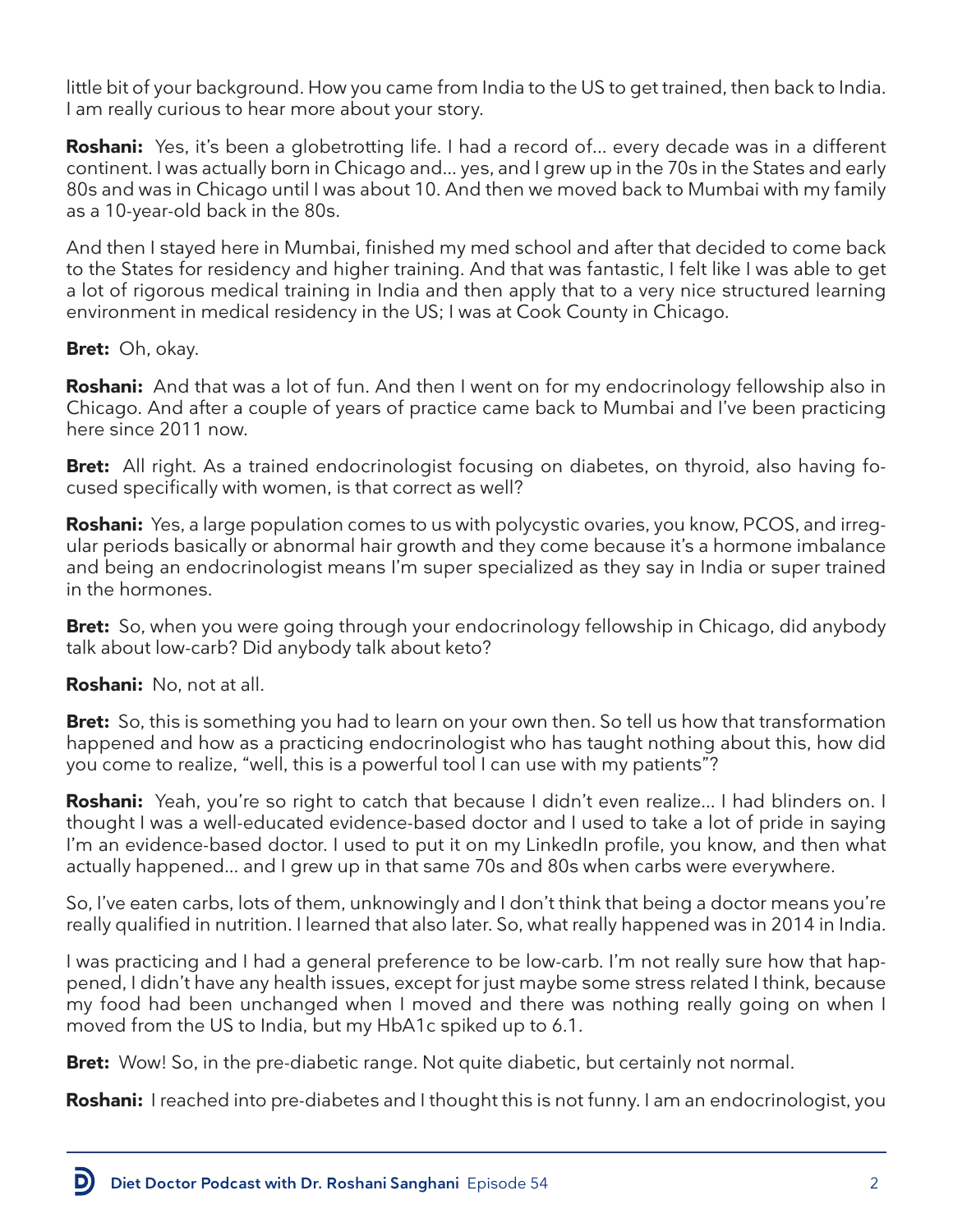know, and I had no issues in pregnancy. Both my pregnancies... gestational nothing, you know, I passed all the tests... There was no diabetes there... so I was like, "What's this?" And I figured it was stress related, so I didn't really changed my food patterns.

I just went back and sort of cleared my head out and things and started exercising. But the lowcarb thing I actually learned from a patient, oddly enough, because it was 2014 and his HbA1c was 16.7%.

**Bret:** Wow, that's about as high as I can possibly imagine.

**Roshani:** I really thought... And he was walking, talking and, you know, he'd been sent to me by his physician saying, "Refer to endocrinologist, refusing insulin." And so we had this chat and he said, "No, doc, I'm not going to take more insulin." I was like, what am I supposed to do? I had my blinders on. And I was like, "I've given you four different pills. Now the algorithm for treatment says I have to write insulin for you. Your pancreas must be burned out by now."

This is what we were trained to think, that diabetes is chronic and progressive. And he said, "No, I'll do anything." And I said, okay fine, you know... I had some understanding of what my diabetes educators used to do in the US because I wanted to learn that before coming to India. So I actually trained in diabetes education.

So I said, fine, let me talk to this guy about his nutrition. And he was eating like 4 chapatis, you know, four Indian rotis or like Indian flatbreads per meal. Which is wheat. I said, you know, "You're on four chapatis and four medicines a day "and you're refusing insulin and your diabetes is sky high. So can you reduce your chapatis?" And he said, "Okay, I'll do that."

And he came back a couple of days later because I was really worried about him, I called him back again sooner. And his blood sugars have dropped from like being in the 350 range he brought his blood sugars into the 180 range just by going from four chapatti to two.

**Bret:** Wow! That's impressive. Those were some powerful chapatis.

**Roshani:** Powerful chapatis. And he then proposed the idea to me. He was like, "Doc, I will go to one chapati. I want you to reduce my medication." I was like, if his pancreas is burnt out, how's this going to work? But he did manage to bring his blood sugars down, so his pancreas can't be all that dead, you know.

And I was sort of thinking this through in my head without any textbook guidance at all and just basically listening to the patient passionately trying to convince me about it, and I said, "Okay, let's try it, but you got to stay in touch with me because I'm worried about you."

And luckily, you know, he came back with one chapati and we managed to like avoid insulin all completely because he said, "I'm just going to stop chapati. I don't need these. I don't want insulin injections."

**Bret:** That's a pretty powerful patient experience and I like sort of how you reference it that there was no textbook guidance. Like you were kind of flying by the seat of your pants to work this out. But the crazy thing is literature does exist for it. Like there have been studies written about it, there have been clinicians who have been doing it for... while you were doing this and decades prior.

But it wasn't really talked about in the medical community, so you probably felt a little bit alone and then once you discovered sort of this low-carb community, I'm sure there was like this awak-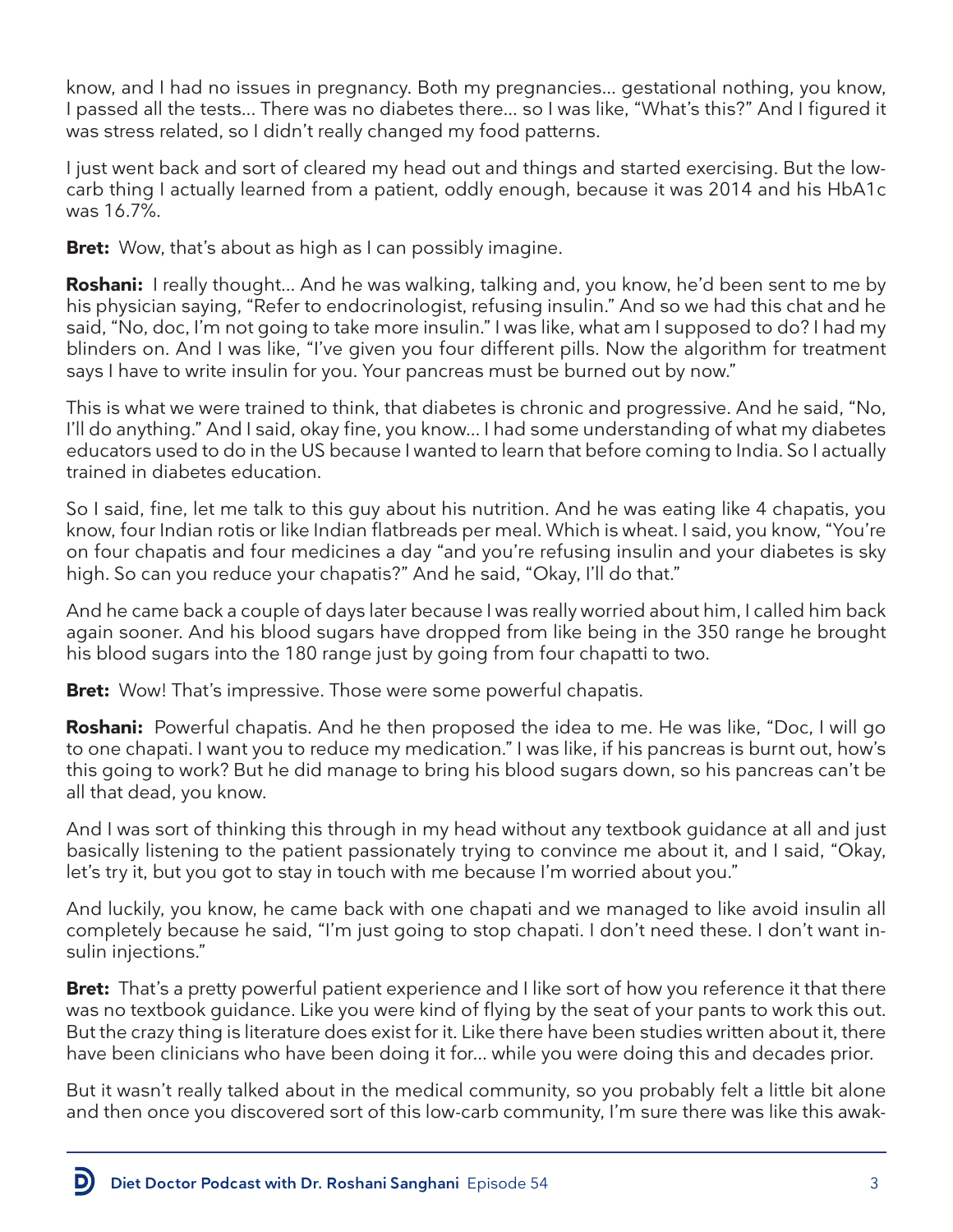ening. So tell us about that when you discovered other doctors were doing this, other dietitians were doing this. And it's a thing. It's not just something that was created.

**Roshani:** Absolutely. And so there was the awakening. There was also a lot of guilt that all men, I have sat and had so many conversations telling them that insulin is the right treatment for them because they had such an emotional reaction. And you know, you go to doctor meetings where there is a lecture series on insulin resistance and a lecture series on injection resistance. And now I realize that yes, I am glad I listened to the patient and thank God there are other doctors who also believe this and other health professionals.

And then I think when you start sending that signal out, you realize you're not alone. And so 2018 is when I found Dr. Jason Fung's work and Diet Doctor so I kept doing low-carb with patients. I was like, "If you don't want insulin we need to get to low-carb."

So, that became a very big part of my practice. And I started to be known for that in the city also. And so nutritionists who were very interested to have a supporting doctor because sometimes it's a mismatch that the nutritionists would want to do low-carb to get them to lose weight, but they can't, because the physicians medication list would cause hypoglycemia, would cause a low blood sugar reaction. So the nutritionist would be stuck. So it was nice to meet like-minded professionals and talk about this.

**Bret:** Yeah, it's such an important point. And anytime anybody hears a podcast or reads information, it's always for general information, not direct medical advice, but we have to sort of emphasize this here. Anybody who's on blood sugar lowering medication, who goes low-carb with their nutrition is at risk of having severe dangerous low blood sugar levels.

And that can really turn people off to a keto diet or low-carb diet, saying, "See, look, it almost killed me." But that's just because it works so well. It works so well that it can actually lower your blood sugar, so you need to come off or lower your medications. And that's where working with someone like you is so important.

But again, not taught in endocrinology residency. Hopefully starting to be talked about a little bit more at The American Diabetes Association meetings or maybe some of the European Diabetes Association meetings. Hopefully starting talk about it, we've got our continuing medical education courses at Diet Doctor designed to instruct physicians about it.

So, you became sort of the beacon in India, it sounds like, for people to come to, to work with, because you had the knowledge that others didn't. So, did that sort of help you develop the practice even more? Did people refer patients to you?

**Roshani:** Yes, and you know, putting ourselves on the map with the Diet Doctor website and the IDM website, both of those helped people in India who were looking for low-carb physicians, reached out and contacted us. So, the Internet has really changed things and, you know, to credit, there are many physicians in India I've met now, dermatologists, pediatricians, anaesthetists... low-carbers, who understand this now and so I'm yet to find more endocrinologists or diabetologists.

There is this field in India called diabetology. And I'm yet to meet people who are mainstream in treating diabetes come to this side of the low-carb world, but it is growing. And maybe it's sometimes that the physician has gone through their own health experience where the guidelines, 'didn't work on me'. And then they were looking for answers. So sometimes it's been through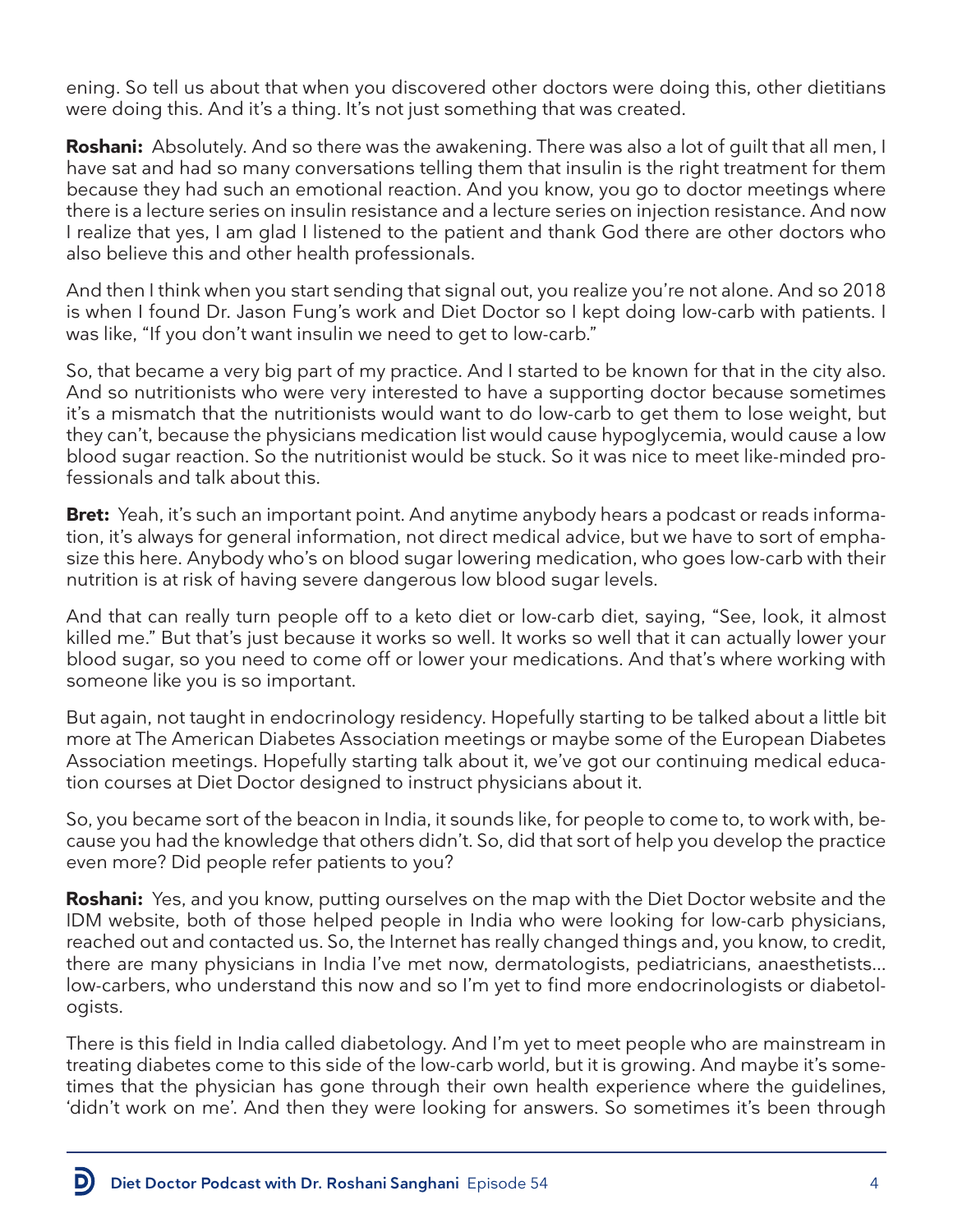their own personal experience. But yes, I think the community's growing and people are able to find us now, thanks to the Internet.

**Bret:** That's great, yeah. And I think you're right on, that most doctors either have to have the personal experience or a profound patient experience or two in order to have the 'aha' moment. And that's where we're trying to get away from that, it doesn't have to be that slow progress, but we can serve disseminate the information, which is why having you on a podcast like this is so helpful and hopefully many endocrinologists will sort of take note.

But as you've built the popularity of your practice and of using low-carb, I'm sure it's not without its challenges. So challenges from within the medical community and challenges from the population in general. So give me a sense first of the medical community in India. Do a lot of people sort of look at you and think you are crazy? What you doing? Like what is this wild woman doing? Or is there more acceptance?

**Roshani:** Yeah, so I'm so glad you used that terminology, because that's what happens. People have said, "She's okay, she's unconventional." And I'm like, "You know what? That reminds me of Mark Twain's quote." Is that if you're on the side of the majority you need to reconsider, you know, I'm paraphrasing. But if you're doing what everybody else is doing, maybe you should reconsider.

So, I take that as a compliment, if someone says, 'she's unconventional'. You know, but I actually in 2014, after I learned from this chapati experience, I tried talking more and more aggressively and I used language like 'reverse diabetes' and I gave a talk saying 'reverse diabetes' in 2014, which was aimed at a physician doctor audience. And I got some flack or making bold claims.

And something that was told to me was what if someone hears your talk and suddenly eats a lot of mango because they think they reverse their diabetes and their blood sugar goes high... we'll get into trouble. So don't say stuff like that. You know, it'll take time. I'm okay rubbing some shoulders wrong because maybe this will groundswell from where the patients are coming, maybe the physicians... and I feel it.

You know, when a physician hasn't been trained in something it's like that cognitive dissonance where it's really uncomfortable to process the conflict.

**Bret:** Yeah, it's hard for people, especially physicians I think, to admit that we've been wrong in our teachings and we don't know everything and we can learn new things and new treatments. Yeah, it's a powerful understanding.

**Roshani:** Sometimes what happens is you get asked, "Where is the evidence?" And I really feel a bit of struggle... I struggle with that, because I don't have an RCT behind my name and the tragedy is like if you look at the DPP study, the lifestyle intervention stops once your HbA1c goes into the diabetes range.

There are no more lifestyle studies of scale sponsored by governments, you know, where you divided people into medication versus no medication. That was only done for the pre-diabetes population. So, how much evidence do I say if I have anecdotal evidence?

**Bret:** Yeah that's a great point you mentioned earlier that you'd put on your website you are an evidence-based doctor. But that can mean so many different things. And then all of a sudden if you start acting on clinical experience and a compilation of anecdotal experiences, does that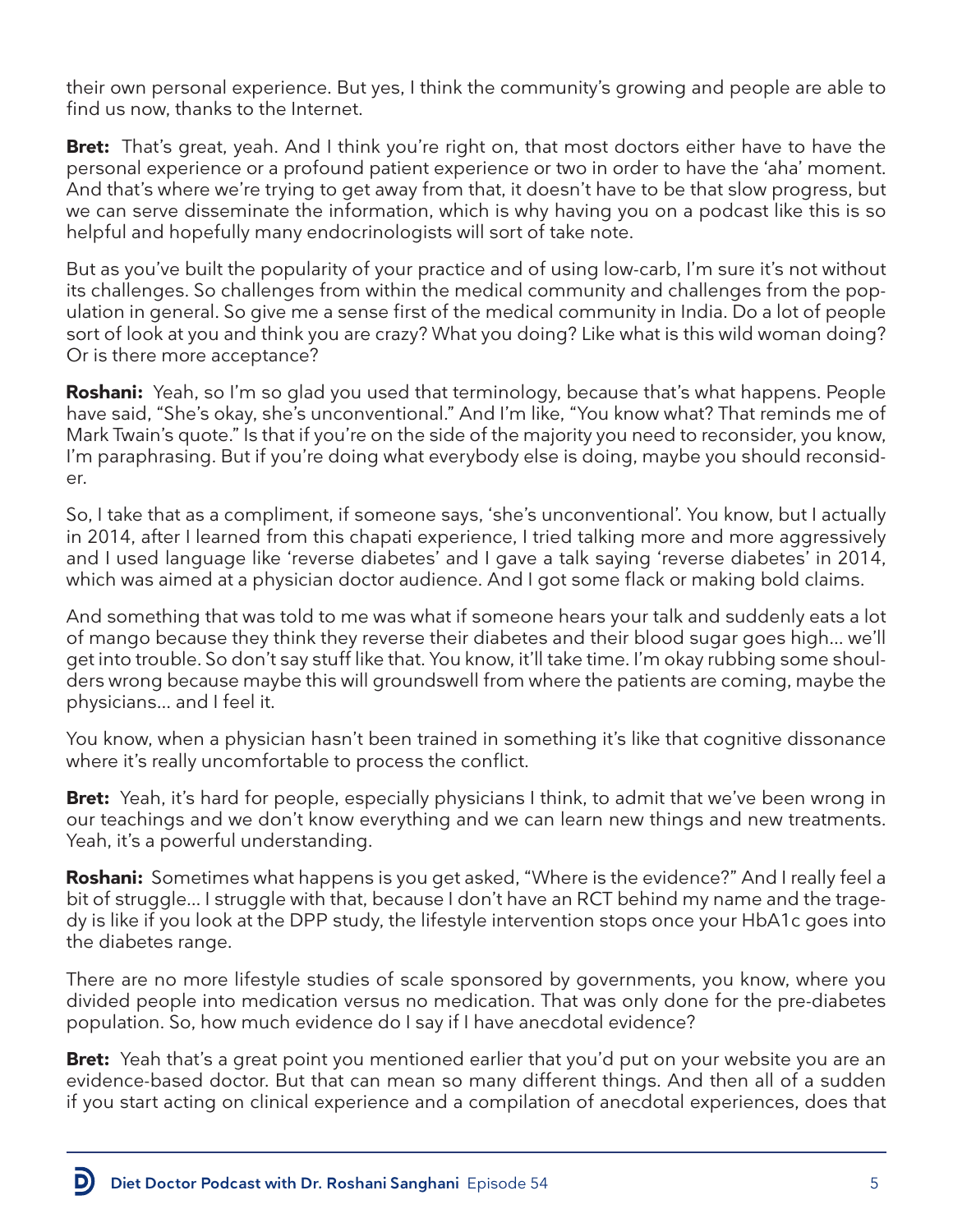mean you're no longer evidence-based? Or you--?

We have to admit that evidence doesn't exist for everything and so it is tricky but now we are getting more evidence about this whether it's from nonrandomized trials or even smaller randomized trials we're seeing the effect of low-carb at reversing type 2 diabetes, normalizing the number as getting people off medication. So, hopefully you have more support now from a literature standpoint.

Although I'm sure for some of the old guard it's never going to be enough... it's never going to be enough evidence if they really dug their heels in. And that's a reality that we have to live with but hopefully can overcome at some point.

### **Roshani:** Yes.

**Bret:** So, in addition to some controversy within the medical community and I'm sure there's a lot within the population in general, but first give us the scope of the prevalence of type 2 diabetes in India and what you've seen since you've been there and kind of what you remember from when you're in med school and the difference between the two.

**Roshani:** Exploding. Again if I don't quote exact numbers... it's exploding. I just talked to a lowcarb pediatrician who also has come back from Chicago and she's in India, and she said that one in three children is showing metabolic syndrome in India. One in three... kids.

# **Bret:** One in three kids?

**Roshani:** So, there's going to be no room left for infectious disease, noncommunicable disease is taking over. So, really it's a very big concern that the next generation is still being pumped with carbs and the sugary drinks and sugary treats and I opened up a science book from my daughter's sixth grade... You know, it was an advanced textbook... advanced textbook. And it says carbohydrates are energy giving foods.

So, the children are still being told and the parents are looking at the science books saying, well, carbohydrates are energy giving foods. So, the knowledge at the grassroots level is still going in a way that... we a very big problem with awareness. And so be the prevalence and the incidence of diabetes is absolutely skyrocketing.

**Bret:** Yeah, and tell me about what you experience in the Indian culture in terms of the food that is possibly contributing to this and may present a hurdle for helping people adopt the low-carb lifestyle to stem this rise in diabetes.

**Roshani:** I think India is struggling with the same sort of dogma that the whole world fell into with the low-fat. Everybody here is scared of egg yolks. The entire country is scared of egg yolks I'd say, you know, except for maybe a small percentage of community that are okay with eggs. The majority of people are scared of egg yolks even now, including doctors.

There is a large fear or misunderstanding around protein and, you know, I give this example that what we've done in India is we've kind of put our ears across the Atlantic Ocean and said high protein diets might harm your kidneys. But we didn't check the numbers. Where high protein is maybe 2 g per kilogram and when we do the math on a food recall with our patients, individual food recalls, they are touching about 0.4 g to 0.5 g and if I try--

**Bret:** That's very low.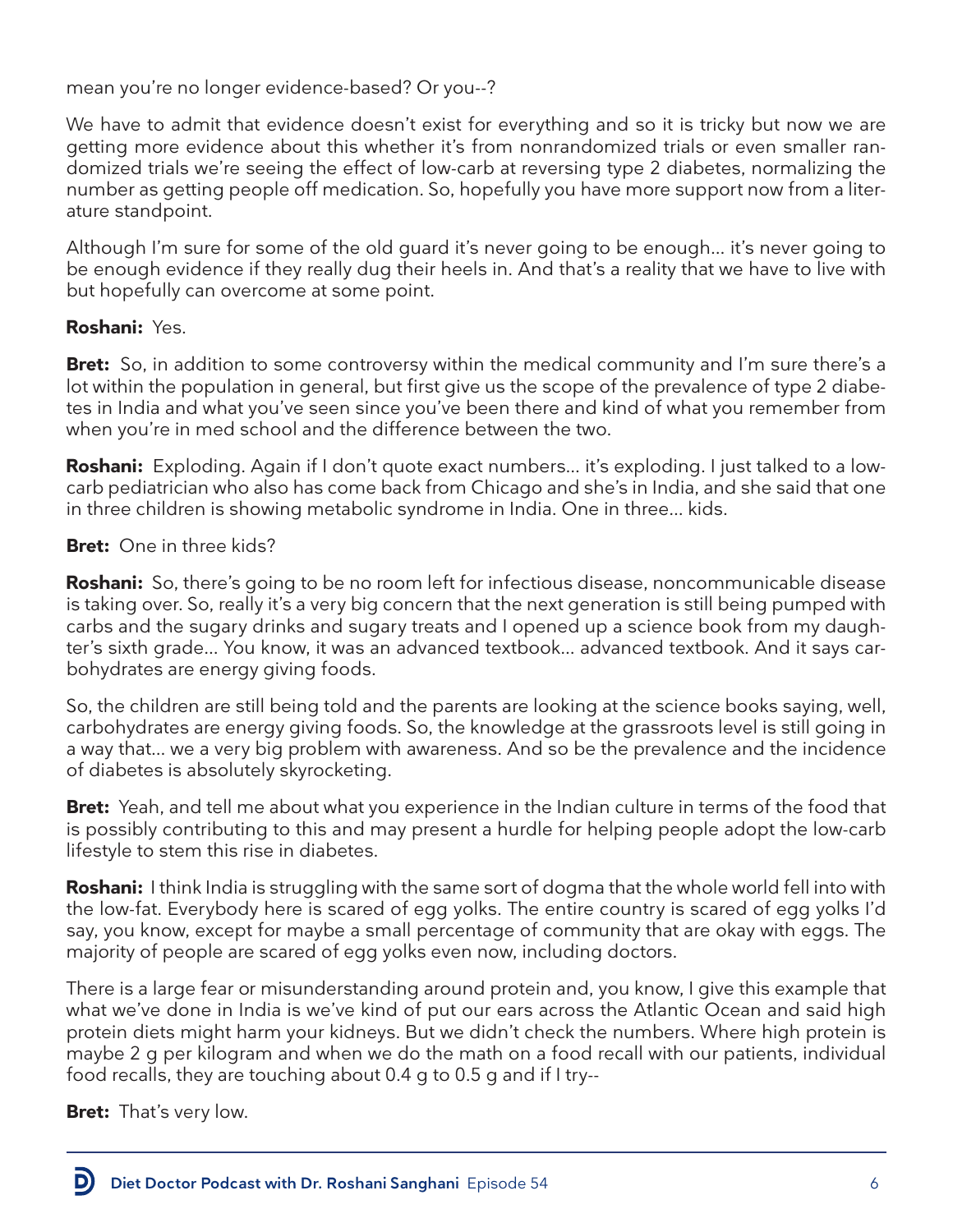**Roshani:** It's extremely low and these are good homes not well-to-do homes... any home you would take... there is protein malnutrition going on in all levels of society. And taking them to 0.8 g per kilo they feel I'm putting them on a high protein diet because it's higher than where they were.

**Bret:** Well that is a big stereotype or a big misunderstanding for you to have to overcome. I mean, just for reference, for our listeners, the RDA, the recommended dietary lounge for a minimum to prevent protein deficiency is 0.8 g per kilogram per day here in the US. And at Diet Doctor we recommend a moderate protein diet, 1.2 g to 1.7 g per kilogram.

So, for people to be at 0.4 to 0.6 and feel like 0.8 is a high-protein diet is a huge hurdle to overcome. So, I mean how do you go about educating people that despite what you've heard low protein puts you at risk for muscle wasting and sarcopenia and frailty as you age and is not optimal for health? How you educate people when the internal belief is so strong?

It's a big challenge and what I end up doing is saying looking at their symptoms, look at what they came to me. They come to me with hair fall, with frailty, low energy, low immunity, they can't build muscle, they're trying to go to the gym, and they are like I can't build muscle. And then I just have to make them zoom out and I am like... you know what? Today go to your local supermarket-- and, you know, here we have open-air markets and open vegetable vendors... I said, go to the market when it's crowded... of course, pre-Corona...

But, you know, go have a look at a crowd of people and tell me how many muscular Indians you see. How many Indians do you see with any kind of muscle definition? Except for the labor workers who are doing repair work of building construction sites there's nobody else who has muscle.

And so they are like, yeah, you're right. Or hair, I tell them hair is protein, you know, immunity requires protein, so when I show it to them through their symptoms and then like try for a week... And the other contradiction that they face is somewhere in the Indian nutrition books. I don't know which book; I need to go and like make those publishers retract that chapter where they have been convinced that uric acid will go up if you eat protein. That you will get gout. And everybody is scared of that.

And I'm like, you already have a high uric acid. That's coming from your insulin resistance and your high carb diet, which would get better if you moved to protein. But they don't see it logically. I don't really understand where this fear of gout and uric acid has been through society.

They are popping allopurinol and gout reducing medications and they are scared, they are really scared. So, you have to go very gingerly and say can you take--? You know, in India we have a lot of lentils and dals. Can you take instead of 1 cup, can you go to one and a half cup, and just make small increments?

**Bret:** And what about the percentage of vegetarians? So I read somewhere that India is the country... the second low-- Wait, let me phrase this right. Of the countries that are vegetarian, basically it is number two. And Bangladesh was number one. But then I read somewhere else that only about 30% of the country is vegetarian. So, what do you see in your patients in terms of vegetarian and resistance to meat because of the social constructs around meat?

**Roshani:** Yeah, it's a very important question. So, when they are asking a population, "Do you self-report yourself as vegetarian?", it might be 30%, because the ones who call themselves nonvegetarian they still might be taking-- So, the word here is, the default here is vegetarian. If you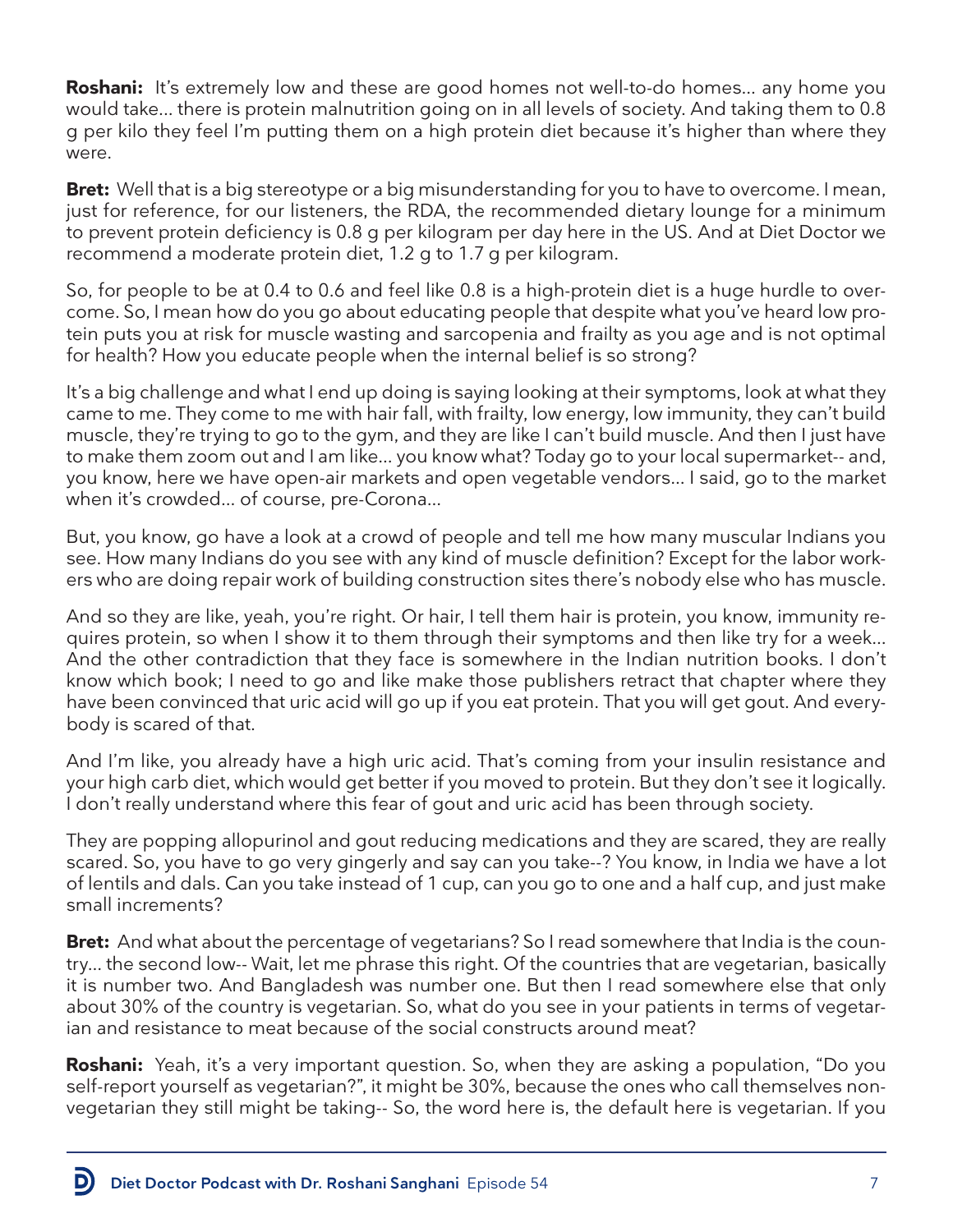eat meat, fish, or eggs, it's called nonvegetarian.

Like you go to a fancy restaurant, the menu will have the veg menu and the non-veg menu. That's the way it is. So, it just puts a paradigm where even meat eaters don't call themselves meat eaters. They call themselves, "I'm nonvegetarian".

**Bret:** So, the default, the assumption is everybody's vegetarian and if you're not, then you are sort of the special case, the minority.

**Roshani:** That's the culture. Everybody will-- In India there will be no confusion when you say nonveg, everybody knows what that means. But even someone who self-reports as non-veg, when we do the diet recall they're not all eating meat at lunch and dinner every day. They might make meat once a day.

They might make meat in the house twice a week and the rest of the meals are all vegetarian. So they're self-reporting as non-veg, but their protein intake is still as low as what we were talking about; 0.4 to 0.5. And it's almost a bit sheepish the way some of them will say, no, no, I only take one or two pieces of the chicken. I only dip my chapati in the gravy and I just take the curry flavor. But it's almost like they're apologizing for taking meat.

**Bret:** Yeah, and so that must be the culture that's been around for generations in India to keep promoting that and pass down from the elders down to their kids that you do have to be sort of embarrassed or apologize for eating... and not just meat but is also chicken and fish that plays on all that.

So, when you are working with somebody with type 2 diabetes and you are educating them about the importance of a low-carb diet and restricting the carbs and they have to fill those carb calories with something else, do you have to get creative with vegetarian sources of protein and vegetarian sources of fat? I mean, is that really what-- your sort of balancing act?

**Roshani:** That is... that really is. Because you have to work with the family. You know, still in India usually people are cooking at home, that's the default. It's not still a sort of grab-and-go food culture. So, you know, the working people are maybe grabbing lunch from outside, but there's a very large tendency to cook at home.

So, that helps because then you can start providing them recipes. So, we use a lot of the keto recipes from Diet Doctor now that the database of low-carb vegetarian recipes is going up. There are now books and books, so we like, you know, using the healthy fats. And coconut has a high acceptance here because of the coastal climate.

So, coconut is something that we use a lot. Tofu, a lot of Indians will cringe at the idea tofu. They don't seem to like it. They find it bland. So I try to get them to accept, you know, at least a non-GMO form of tofu as a good protein if you're going to be plant-based.

**Bret:** Yes, so tofu is an interesting one and I wanted to ask you about that, because really tofu takes on the flavor of sort of whatever you cook it with. So I'd imagine, there's such Indian spices, there's such good spices, I'd imagine you could get creative with tofu.

But my guess is again, if sort of culinary guidance gets passed down from the generations, the grandparents don't know what tofu is, they never ate tofu, so they are not going to educate their kids about how to cook with this. So, maybe there is something lost there among the generations, I'd imagine.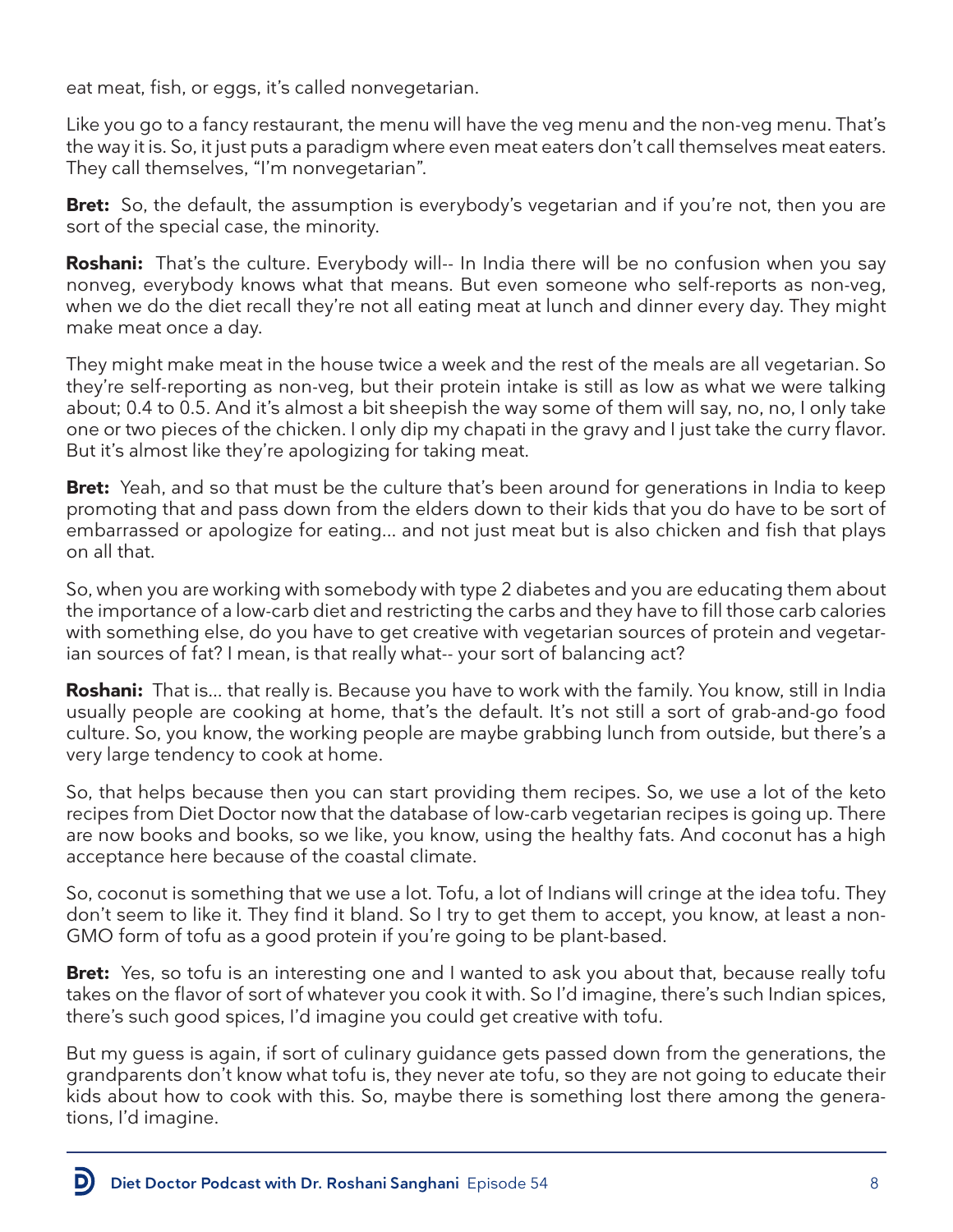**Roshani:** You are you're absolutely right. And, you know, maybe another contrary example is when I said low-carb to one of my school friend's mom... she's Gujarati, so cute pure vegetarian, which means no eggs. And she wanted to have the spicy Indian flavor profile on her pallet while trying to go low-carb.

So, they made an Indian spice bread with psyllium husk, coconut flour, almond flour, flaxseed meal and then all the Indian spices. And it was super spicy.

**Bret:** Are those ingredients harder to find in India? The psyllium husk, the almond flour... are those kind of rare and makes that a challenge for you to recommend that to your patients?

**Roshani:** Yeah, almond flower is very hard to get and it's quite expensive. So, it's not something you would tell everybody to go by a bunch of almonds--. Of course it's cheaper to make it at home but it is an expensive item to buy. The coconut flour has a higher acceptance because a lot of Indian recipes use coconut milk.

So, when you're making coconut milk at home, you're getting the coconut meal already and then that's your coconut flour. So, that acceptance is there. The psyllium husk, we do have easy access to and the flaxseed is a very popular after dinner sort of a snack... like a mouth taste change, you know, in your mouth after the end of the meal, people chew on flaxseeds here, so, that's easy to find.

**Bret:** Interesting. So, I've definitely heard a number of challenges that you have to face, but I've also heard some potential benefits and things that can help and that people are eating at home and cooking at home, which is very different from the American culture, where so many people are grabbing-go, especially for lunch, and a large percentage for dinner too if people are eating at home.

But then you have to overcome the cultural barriers of what they are cooking at home. And things like flaxseed and coconut that can sort of open the door to giving healthier sources of fat to help reduce the carbs.

But then let's talk about bread. I mean different versions of bread are so prevalent and like you said with your patient, having them go from four down to two, down to one... I mean it must've been a struggle in the beginning and you probably struggle with that with so many of your patients. So, how do you help them sort of wean off their bread to improve their type 2 diabetes.

**Roshani:** That's an important question and, you know, everybody calls themselves a foodie, everybody likes that sort of high that you get from your carbs and that's probably global. And so the Indians love their breads and their Indian breads, or even their toast with the eggs in the morning. So again, I do a trade-off.

So, sometimes when you ask them, they'll say I take two pieces of toast and one or two eggs. Like can you make it one piece of toast and three eggs? You know, just swap quantities. So, I tried to create a barter system with them. Again, with the background goal of, I'm here to help you get onto as little medication as possible. How do you want us to do that?

That you should have no diabetes and no medication. Clearly we have to work on food in a big way. And being from the endocrine perspective, I look at the other hormonal effects of... sleep, exercise, stress management... not only hammering them only on nutrition so that they're not feeling overwhelmed with the volume of changes I'm asking from them, so that it becomes a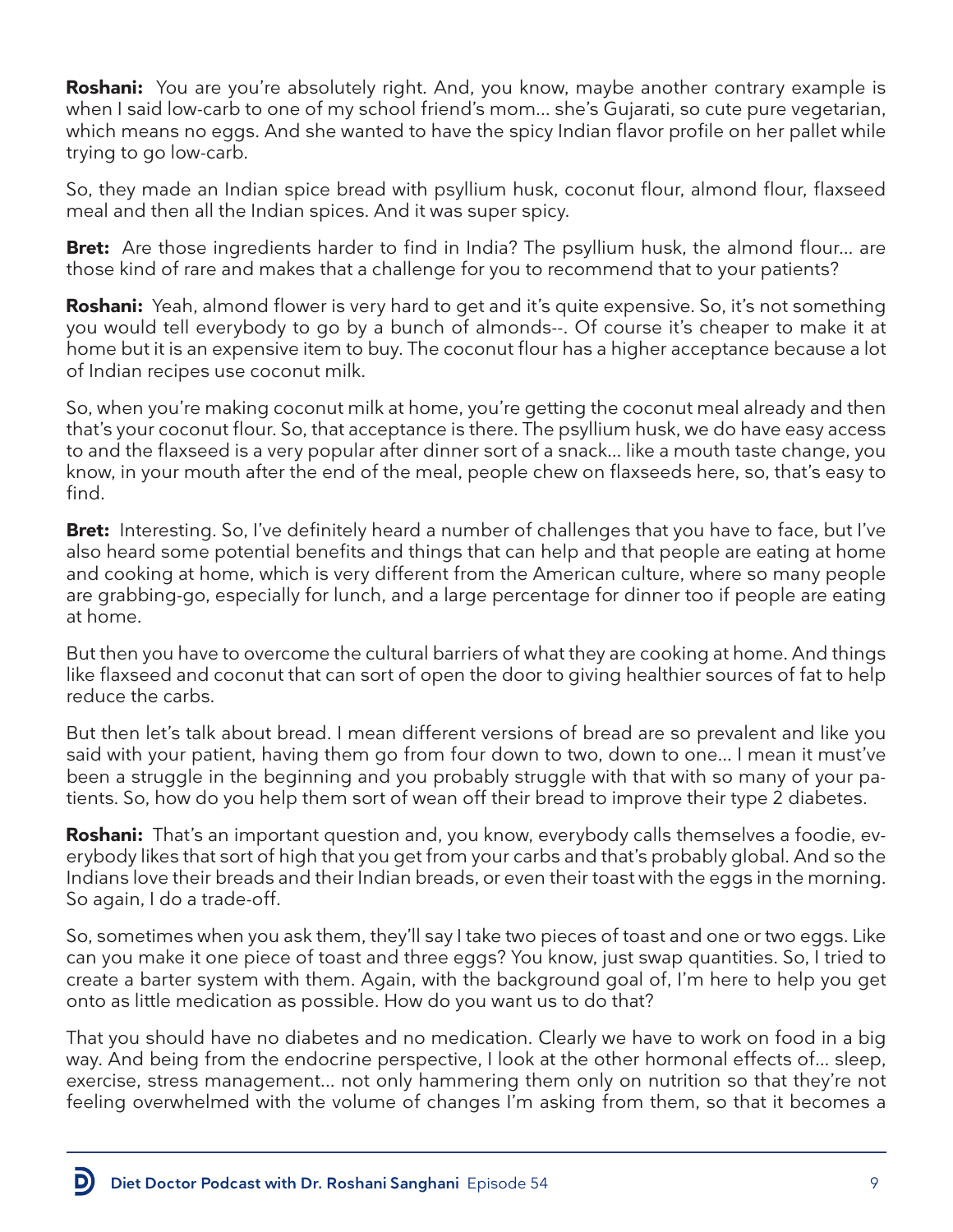little manageable in terms of habit change.

**Bret:** That's a great point. We spend so much time talking about food because it's something that we encounter multiple times a day and has such a profound impact on our health, but these other aspects of our health also play into insulin resistance, blood sugar management, stress hormones.

So, I saw that you got trained as a personal trainer and in meditation and that warmed my heart because I also got trained in personal training and behavior modification, because these are tricks that we don't learn about, again, in medical school and residency. We think, you know, the trainers can handle that, the health coaches can handle that.

But it's so much more powerful when it comes from a physician and when you can help coordinate the whole plan. But tell me, again, I'd imagine there are some barriers to personal training in the culture in India. Like you said there aren't muscular people walking around. People probably don't go to the gym on a regular basis. It's not part of the culture. So, what are some of the hurdles you have to overcome with the Indian population to get them to start exercising?

**Roshani:** Yes, again a huge piece there because the first reaction... because we don't have a fitness culture yet, although it is growing, on the optimistic side, the fitness... what do they call those?... Influencers. We do have Indian influencers now, a growing population of influencers were representing the fitness industry now, which is a great thing.

But I say, look, you're tired, you're not feeling energetic. it's just really sort of the behavior modification aspect. Just put their symptoms on the table and show them how if they want to have better insulin resistance, you know, better insulin sensitivity, building muscle helps that.

And in India one other very big thing that happens is we live in joint families and a lot of us have seen our elderly grandparents fall and break a bone and never recover from a broken hip or a broken leg, that that was almost a near fatal event in their parents or grandparents life.

So, like to prevent those falls and fractures you need to build muscle now. You're not going to be able to build it then when you have the fracture. So it's going to help with your diabetes, it's going to help with your energy levels and fitness and strength levels, and it's going to help you prevent falls. And it's going to help you get off medications.

**Bret:** Right, right. So sad that they would require an example like that, but is a very powerful example when you see it firsthand. Let me ask you have you seen anything in terms of medications, in terms of interventions, that works as well for type 2 diabetes as a low-carb diet combined with exercise?

**Roshani:** No. My prescription profile has been shrinking. I don't remember the last time I wrote an SGLT-2 inhibitor, a GLP1 analog, long-acting insulin, premixed insulin for type 2 diabetes, TZDs. Sulfonylureas I didn't use at all. But even all of those other medications, I haven't prescribed them in a very, very long time. It's Metformin and lifestyle change.

This has been the biggest shift in my practice. Although I am trained, you know, they say give me the other medication. Like, no, if you can't change your lifestyle, maybe you should change your doctor.

**Bret:** That's so powerful to hear. Someone who is trained in endocrinology specializes in diabetes, you know all the medications better than anybody, but you don't use them, you don't need

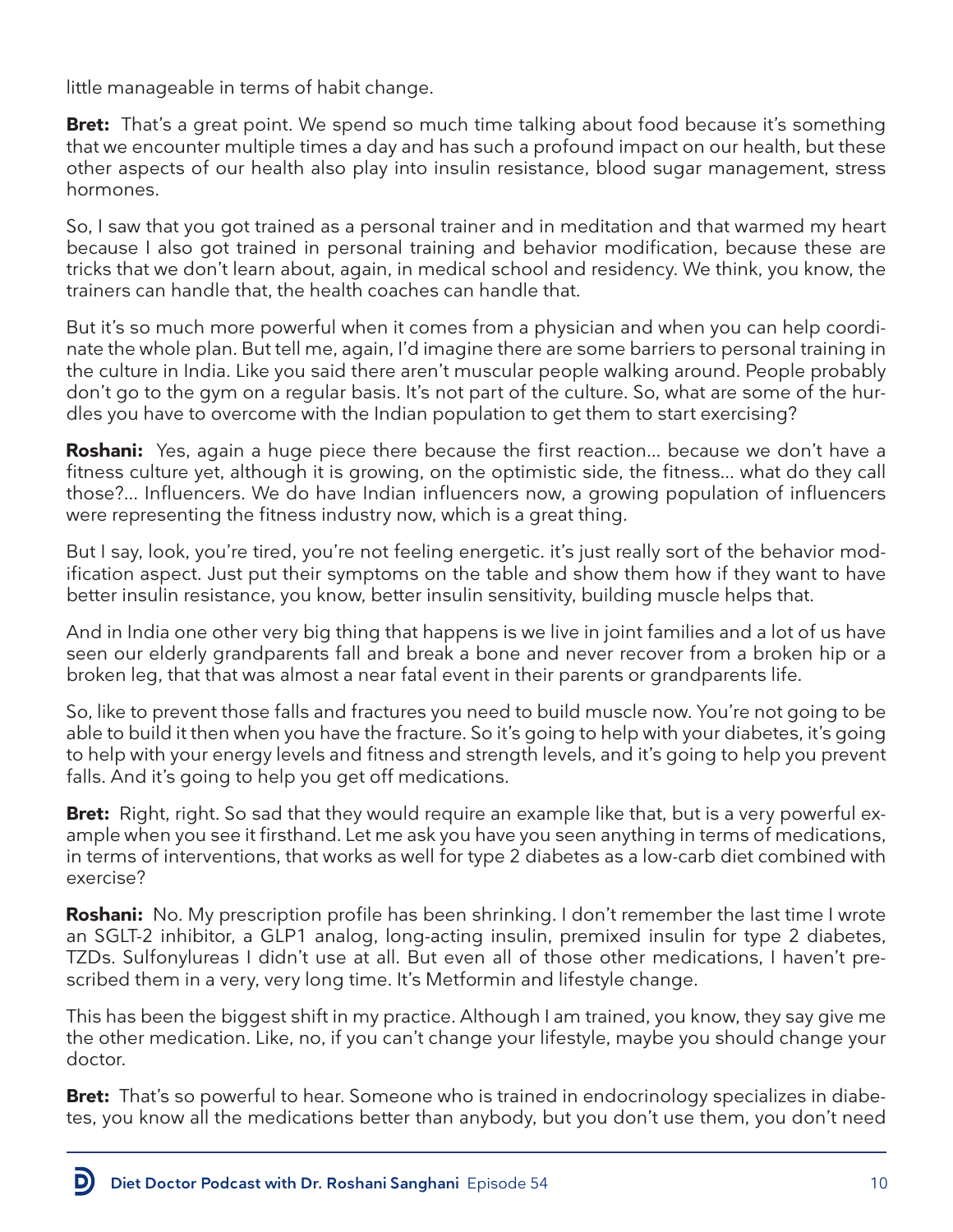them. And you're still seeing success with your patients, despite having to overcome a lot of stereotypes and a lot of cultural barriers you're still seeing that success; that's incredibly powerful. And not just with the type 2 diabetes.

We started off by talking about how you also specialize in women's health. So, tell us some of the effects you've seen for women, specifically what are the challenges you see with them and what are some of the successes you've seen?

**Roshani:** Yes, so the same insulin resistance is affecting young women at the level of acne and at the level of irregular menstrual periods, at the level of infertility, that's a big concern... of course weight. You know, I don't want to gender stereotype here, but it does tend to come in that the younger women are more and more worried about their weight, especially at the time of marriage, you know.

I will more often see the average Indian family bringing in a daughter of marrying age saying she needs to lose weight before she gets married. Not so many parents bringing in their sons, although the weight issue is on both sides.

You know, it's unfortunately a bit of a dogma or a stigma, expectations of what people should look like. And it's not the way we want to endorse things, but it's on the woman's mind, whether I like it or not. So, these are some of the challenges. And another specific issue that comes up is because of a historically patriarchal culture, the woman ends up being a centerpiece; she's the one cooking for the entire house.

And they unfortunately sometimes take on this role of, I have enough energy to cook especially for my in-laws and my husband and my kids. They have three different needs and then on top of that if you want me to go make low-carb for myself, it's not happening because everybody else wants their carbs.

**Bret:** Yeah, so the importance of bringing in the whole family together is even-- I mean, I always talk about that in terms of getting your family on board when it's just your spouse and your kids. But then when you have in-laws on top of that, because of the multigenerational family living together, that makes it that much more challenging, because I'm sure they are like, we've been eaten this bread for 50 years.

Why are you telling us to stop now? No way. That's a lot harder than telling a 20-year-old, 30-yearold that they need to change. Well, that's one more hurdle you have to deal with.

**Roshani:** Yeah and so again I have to kind of relate to them at their level and speak from a place of self-love, and that's where the spiritual aspect comes into play. You know, you're trying to give them what they want because you care for them. And it's not like they want to harm you.

And sort of build that compassion where you allow yourself to create a bubble for yourself and say that, you know what? Once you transform yourself, it's inevitable that the others are going to take notice that your health is getting better and they're going to start looking around at you... that what is she doing? She's doing something.

**Bret:** Yeah, that's so powerful that having success be its own educator basically, that watching some person with their success can educate others. And that's something we like to do at Diet Doctor by promoting the success stories on our website. So, I wonder, you know, is that something that you can start or that we can help start even in India to help promote success stories,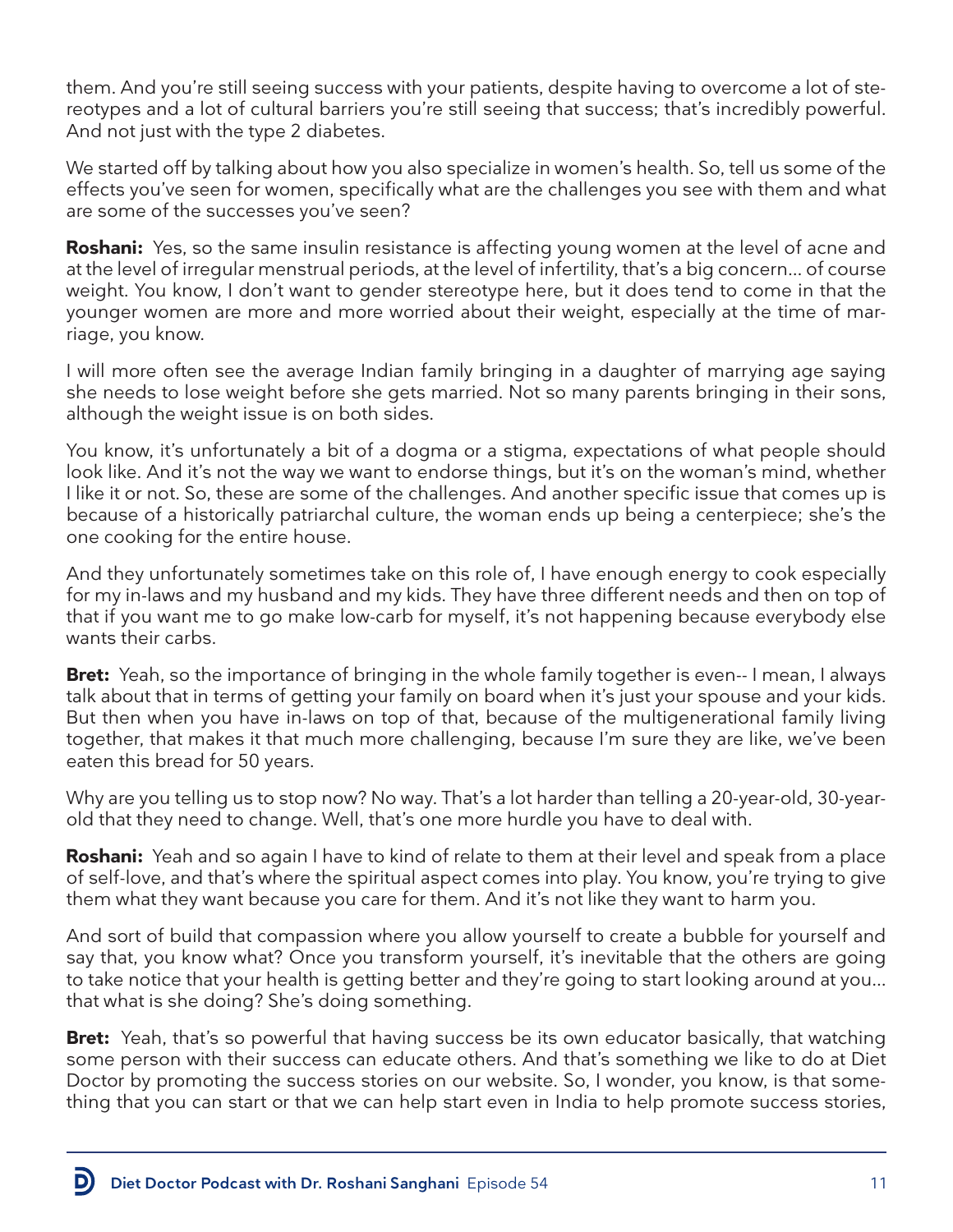so people can see, oh, they are reversing their infertility or their PCOS, they're getting off their diabetes medications.

Look at all these examples, it's not just some crazy concept that goes against my beliefs, but it's actually happening. Like is there room to start that sort of groundswell in India?

**Roshani:** Definitely and, you know, at a very small level we're taking testimonials from patients one to one, saying the same thing to them. As you know, there are probably 100 other women out there who could benefit from your story and a lot of people are stepping forward because they want people to benefit from being able to do this yourself.

Let your body start healing itself. And a happy story is a lady who had PCOS she had irregular periods five, six months at a time. She would not have a cycle and so she and her husband have kind of given up trying on for a baby.

And she was working with us on diabetes reversal. And so she went low-carb, she started intermittent fasting and then five more months, no period, but she had back pain and she showed up at the MRI office and they were like, did you forget to tell us you're pregnant? Because we see a baby in there.

### **Bret:** Wow!

D

**Roshani:** Yeah, she didn't know.

**Bret:** Oh, my goodness, that's crazy. You mentioned intermittent fasting, so let's talk about that for a minute. You know, in the United States, the culture for a number of people had become you know, breakfast, snack, lunch, snack, dinner, snack.

This constant snacking and grazing. Has it been the same in India? Has that made it a challenge to talk to people about time restricted eating, intermittent fasting and the benefits that those can have on insulin resistance and weight and so many other metabolic markers?

**Roshani:** Absolutely, it's such a huge barrier, because especially with the diabetes prescriptions causing low blood sugars, everybody's brainwashed into eat because otherwise your sugar will drop. And, you know, it's culturally expected that wherever the person with diabetes goes, they need to be fed on time because otherwise their blood sugar is going to drop because they need to take insulin. And now you see that whole thing backwards.

You're like, no, if I stopped giving you insulin, you wouldn't need to keep eating. So, it takes some time for people to buy into that and doing the fasting C-peptide test really helps them because that test shows to them that I can tell them, "Your pancreas is making insulin." So, you don't have high blood sugar because your body is not making insulin. It's because you're eating too much food.

So, how are we going to set that back into balance if you keep eating all day? So, it takes take some time and I have to really make it simple and go across literacy barriers, health understanding barriers. And Dr. Jason Fung's analogy of the train, pushing people inside the crowded train, that picture really helps because in Mumbai we have crowded trains. Everybody relates to that picture.

**Bret:** That's funny. In Los Angeles or in like San Francisco people just wouldn't get that analogy, but in Mumbai it works. So, just to clarify for the listeners, C-peptide is a measurement of your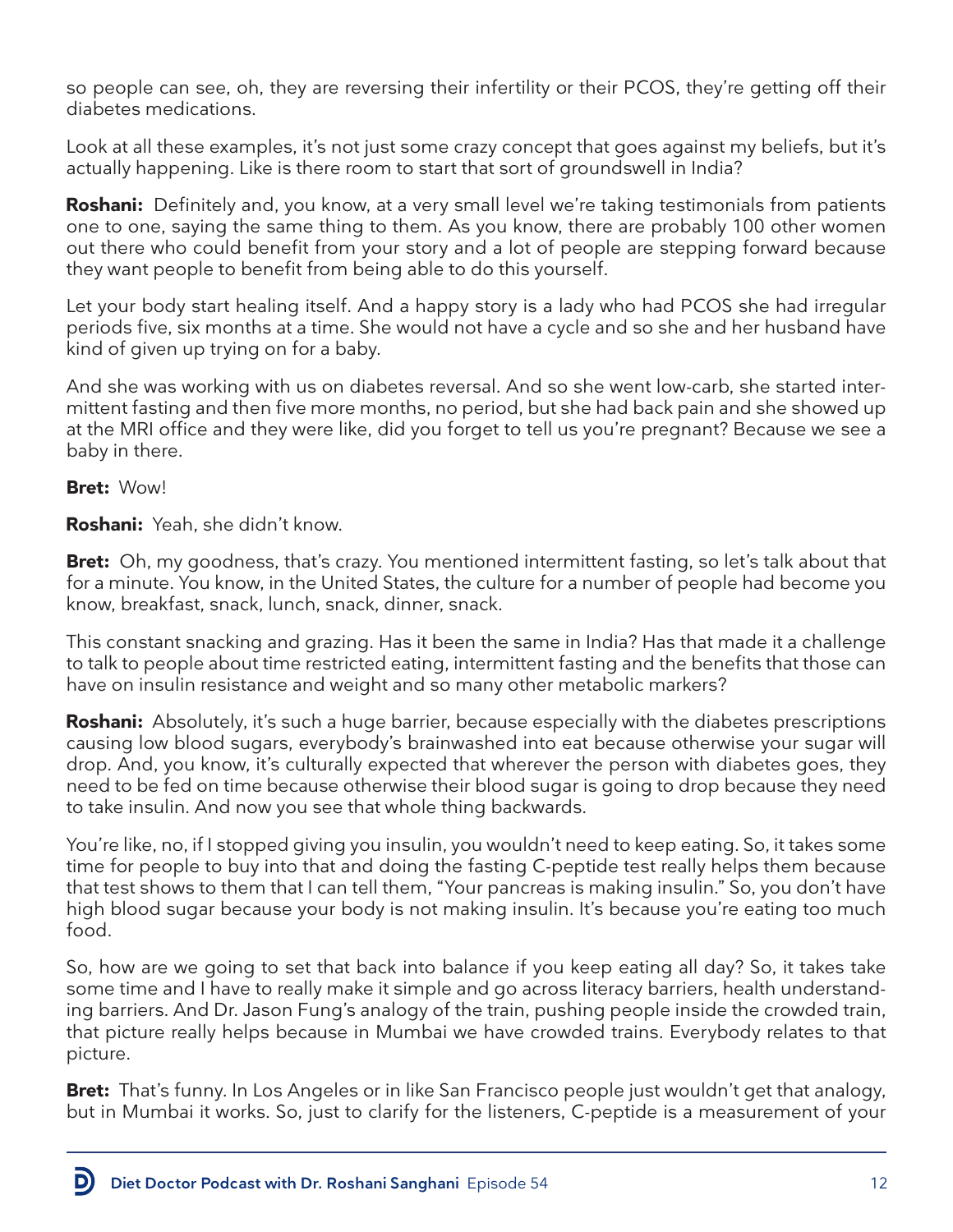insulin, but only the insulin that you are making. So, if you're getting injected with insulin and you're measuring insulin level, it's a combination of your own insulin and the insulin you're being treated with.

But the C-peptide is specific for the insulin your body's making. So, if you have a detectable C-peptide then your pancreas is making insulin, so, you can safely lower the insulin as you're changing the lifestyle and nutrition.

Well, you've certainly educated me a lot about the hurdles that you face in India and some of the opportunities that you're facing and the impact you're having on your patients, I'm sure is outstanding including the impact you're having within the medical community. And really, it sounds like you are in India, sort of like where Dr. Westman or even Dr. Atkins or some of the pioneers in the United States were, you know, 20+ years ago.

So, you're blazing a trail and I'm sure it's not easy, but I applaud you for your efforts and the impact you're having on your patients. If you were going to give just some basic advice to people from an Indian culture who like Indian food, who live in a multigenerational family, what would be sort of the best advice on a way to get started, safely and efficaciously to help improve their type 2 diabetes, their PCOS, their insulin resistance syndromes?

**Roshani:** So, you know I like to start where they are. So, you know, if someone asks me "what's the perfect diet plan that you're going to give me?" I will say there is no perfect I plan. My clinic does not have a one-size-fits-all diet plan, because all the four people in my house, me, my husband, my two daughters, we all eat differently. So I can't get three people to agree with what I like.

So, I'm not going to expect to convince you to eat my way. So, we start where you are and we ask you to start a list of where your carbs are at and what are the proteins you like. So again, there are some cultures in India that do prefer meat and it's inherent in their ancestry, based on their religious background, they are okay eating meat.

So, I am like, let's embrace that. Let's go for grass fed, let's go for free range, pastured, you know, hormone free, eggs, meat, fish... let's do what your culture allows. If you're vegetarian we start listing out... again, these are your carbs... we make a list of all the carbs that they thought were healthy and low-fat and we say, we're not doing low-fat.

Let's cut all of that to half today. And then in place of that, we'll add your proteins from your preferred list. So, we really co-create the preferred protein list for the clients, remove the drugs that cause the low blood sugar, that's our role. Is on day one for type 2 diabetes remove the drugs that cause the low blood sugar. So, they are safe to reduce the carbs; that's the doctor's responsibility.

That's from the nutrition standpoint. Sleep, we have a lot of gadget use, a lot of late-night screen time which is messing up people's sleep. And then the tiredness is coming from low protein intake, it's coming from low water intake but it's also coming from horrible sleep. Instagram is in India too, Facebook... So, everybody is on Instagram, so they use that as their way to fall asleep.

And that's really very bad for insulin resistance. Sleep apnea, I think in India, at sliver body profiles, we are seeing a lot of undiagnosed sleep apnea. So, if we do a screening for that with-- I just thought it was a snoring problem. I've been living with my room partner for decades and thought it was normal. Like no, we probably need to check if you have bad sleep apnea. Because that's making your diabetes worse.